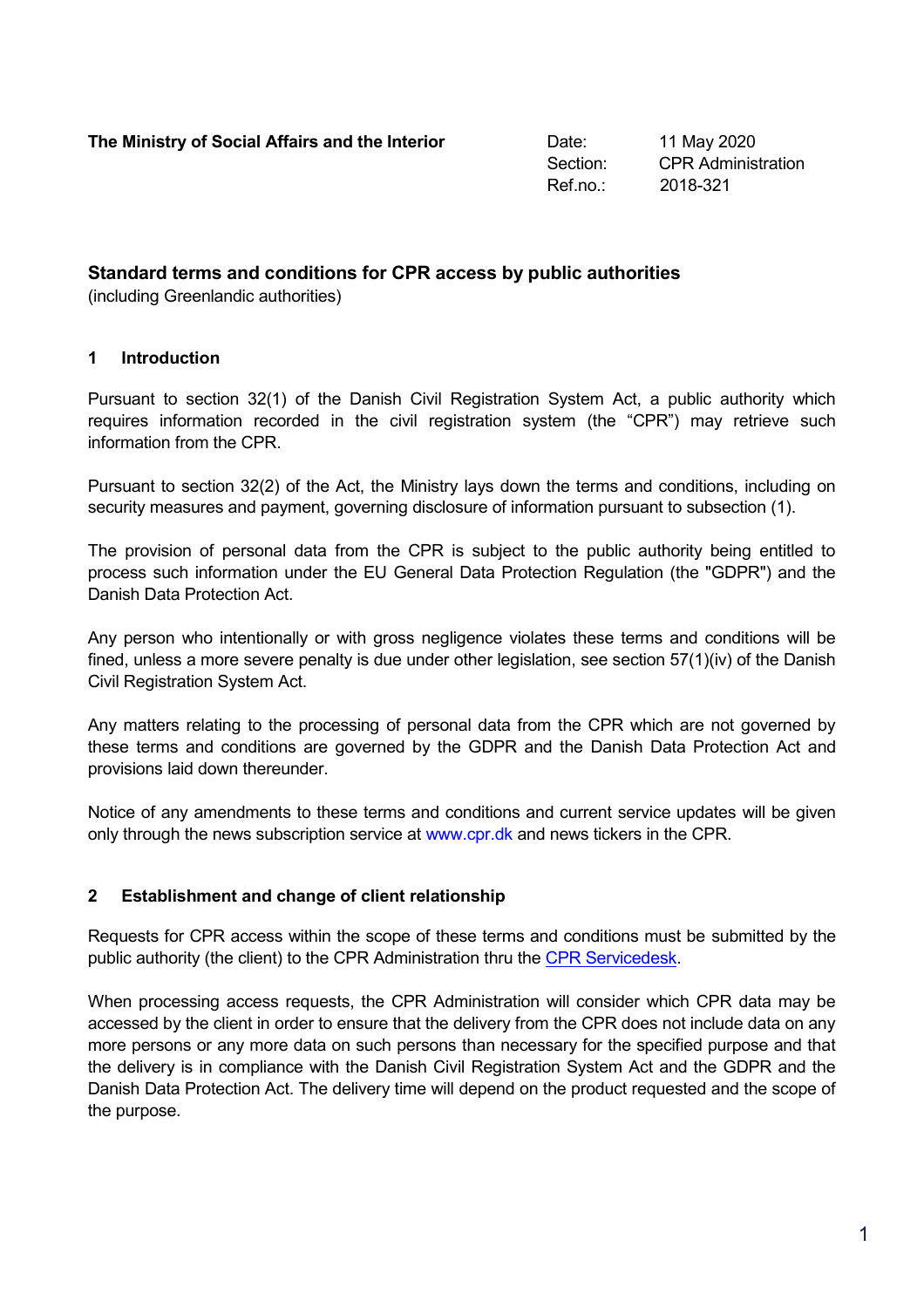### **3 Authorisation and access control**

The public authority must designate a security officer to be responsible for compliance with these terms and conditions and for ensuring:

- that internal regulations on security measures are established locally;
- that such security measures are observed;
- that CPR access is granted strictly on a need-to-know basis and that no employees are granted access for purposes for which they have no need;
- that access is granted only to employees who report data to the CPR (applicable to municipalities, registrars of church records of the Danish National Church, registrars of the civil registration system i Southern Jutland, the state administrations, the courts of law, the Nationality Division (*Indfødsretskontoret*) of the Danish Ministry of Integration, hospitals and the Danish tax authorities);
- that the data reported, for example a change of address, are reported by the proper person with a view to updating the CPR through a self-service server;
- that the employees are trained in the use of CPR access; and
- that the employees are familiar with the internal regulations on security measures and these terms and conditions.

When granting online CPR access, the CPR Administration will issue one or more user IDs with administration rights (user ID and password) to the security officer, who will then order the required user IDs for relevant employees in the CPR. Each employee must be provided with a user ID with a secret password. When the individual employee logs on to the CPR for the first time, the password must be changed to a personal and confidential password which is only known to the relevant employee. When the employee surrenders the authorisation, the security officer must ensure that the password is changed to a confidential password known only to the security officer.

For system-to-system CPR access, however, only a single system user ID will be issued for use in the client's program. The security officer must ensure that the password is changed to a confidential password when the program is used to access the CPR for the first time. The individual employee must use the authorisation ID issued by the client for his or her use in the client's system used for system-to-system CPR access.

The security officer must keep a list of the employees and any system-to-system programs to whom or which authorisation has been granted, stating the date of authorisation and the date of expiry of the authorisation. The list of employees may be kept in the CPR using the features designed for this purpose.

In connection with CPR online access, the individual employees must observe the following password rules: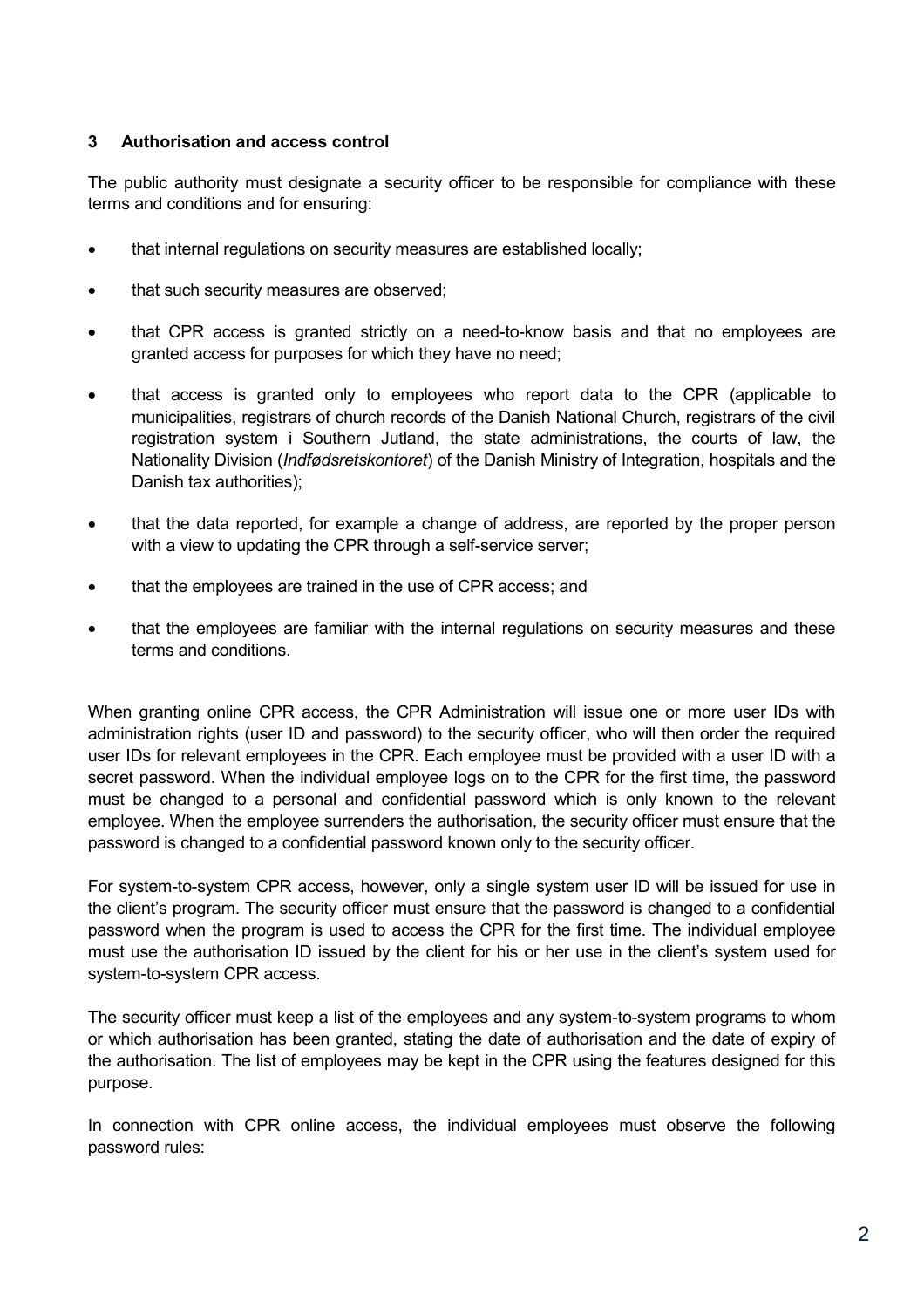- The password must be personal
- The password must not be shared with or lent or disclosed to any other person
- The password must be changed after a maximum period of use of 90 days
- The password must not be reused
- The password must comply with the applicable rules concerning valid characters
- The password must not contain any consecutive numbers (eg. peter001, peter002, etc.)
- The password must not consist of the employee's own or any family member's name or initials, birth date, personal registration number, licence plate number, car make or any other names or designations which are easy to guess
- The password must be changed if it has been or may have been disclosed to others

The user ID will be disabled after five unsuccessful attempts at entering the correct password. If the user ID has been disabled, it must be unlocked by the security officer or the person(s) authorised by the security officer for that purpose. The CPR Administration will assist in unlocking user IDs only in special circumstances.

The employees are only authorised to access data in the CPR which are necessary for performing their required functions and tasks, ie. data which form an inherent part of case processing.

Any use of the CPR for private purposes is strictly prohibited.

Employees are not allowed to leave their workstation or the room without logging out of the CPR or the CPR access system. Alternatively, they may lock their workstation so that it can only be unlocked by entering a personal password.

#### **4 Client control of CPR authorisations and queries**

The client must have internal regulations in place for ongoing and appropriate control of its CPR authorisations and its CPR searches, queries and updates. The regulations laid down by the client must reflect the actual facts and must be updated on a regular basis, but at least once a year.

If so requested by the CPR Administration, the client must be able to provide a copy of its internal regulations as well as documentation of the controls carried out.

The client's internal regulations on ongoing control must take into account that the client is required to carry out CPR authorisation controls at least every third month.

All searches, queries and updates are recorded in the CPR. The details are recorded in the CPR system and show user ID, transaction type, date and time as well as the data which the CPR query, search or update concerns. For system-to-system access, the client must record the transactions of each individual user in its own system.

Via the CPR system (CPRWeb), the client's designated users will have access to (i) a log search which enables the generation of a report showing selected or all searches, queries and updates made by the client's own users (log search) and (ii) a usage statistics (transaction statistics) report.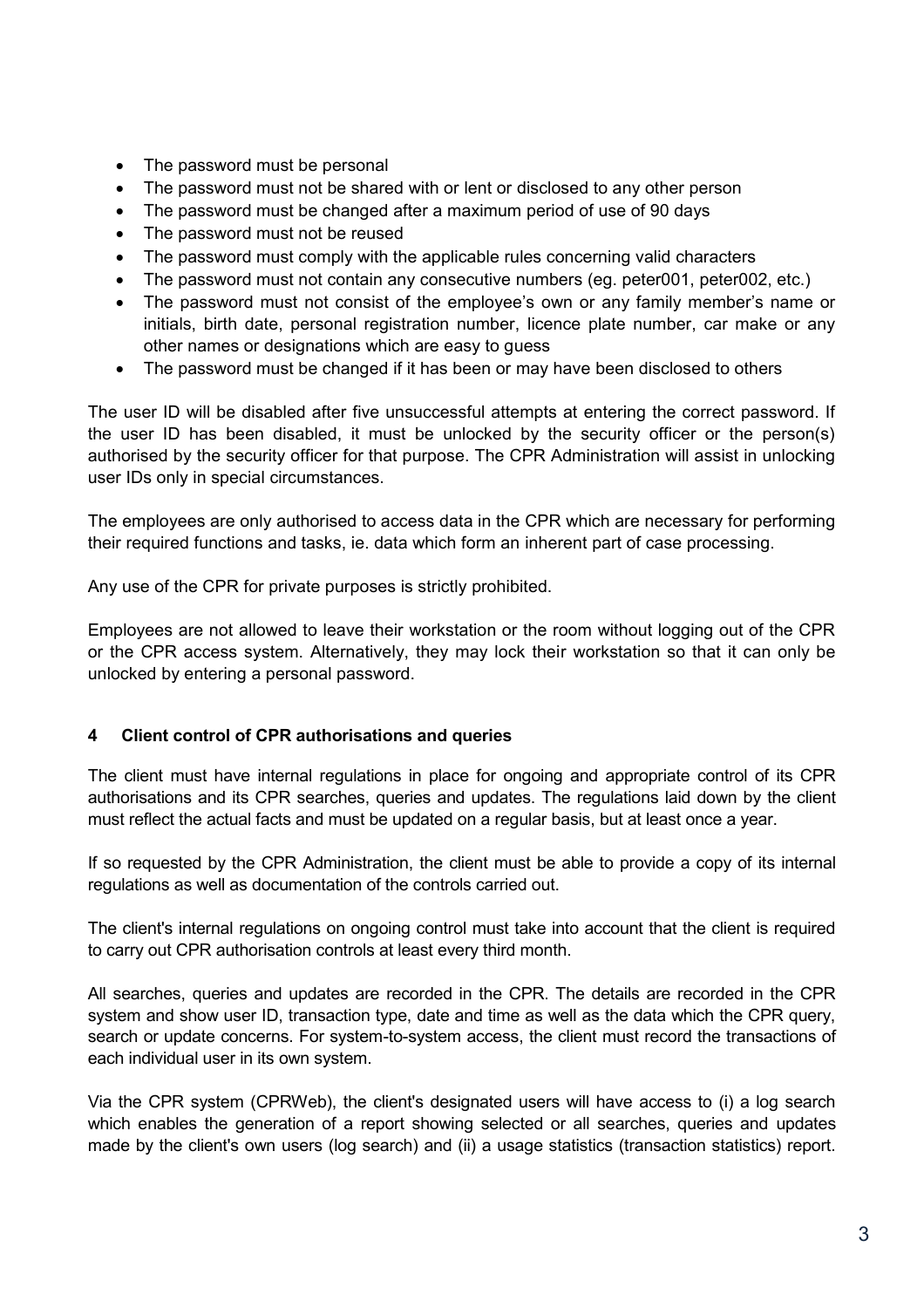The statistics show the types of transaction used by each individual user and how many times each individual type of transaction has been used.

The client's internal regulations on ongoing control must include a control based on the log search and the transaction statistics, respectively. The control performed must be able to show if the client's employees use CPR authorisations in compliance with these terms and conditions and the Danish Data Protection Act. The control procedure must be performed at intervals of no more than three months.

When using system-to-system access, the client itself is responsible for generating similar monthly statistics and performing similar ongoing controls.

If the client suspects any abuse of CPR access, the client must perform a control. Such control cannot replace the ongoing controls.

### **5 Requirements for data communication access**

Batch deliveries take place by file transfer only.

Data transfers must be effected in a manner which does not compromise data. The CPR Administration lays down the rules in this regard, which must include use of encryption and IP address verification, among other things.

Requests for new IP addresses are usually processed within 24 hours on weekdays, provided that the request is received before 12 noon on a weekday.

CPR access through system-to-system solutions must not be used for online batches without prior approval from the CPR Administration.

#### **6 Requirements for client installations**

In connection with TCP/IP connections, the client must ensure that the pools of IP addresses assigned to the client for traffic to and from the CPR are only used by the client or by other public sector clients with similar CPR access.

The client is responsible for complying with the following requirements:

- The administrative local area network must be safeguarded against any unauthorised third party access.
- Data sniffing on the administrative local area network must not be possible from PCs which are not part of the administration.
- For network purposes, the administrative local area network must be limited to other local area networks, including, for example, local area networks for visitor or student terminals.
- Administrative terminals and servers with TCP/IP connection to the CPR may not use the same IP address for outgoing TCP/IP traffic as non-administrative terminals, such as, for example, visitor or student terminals.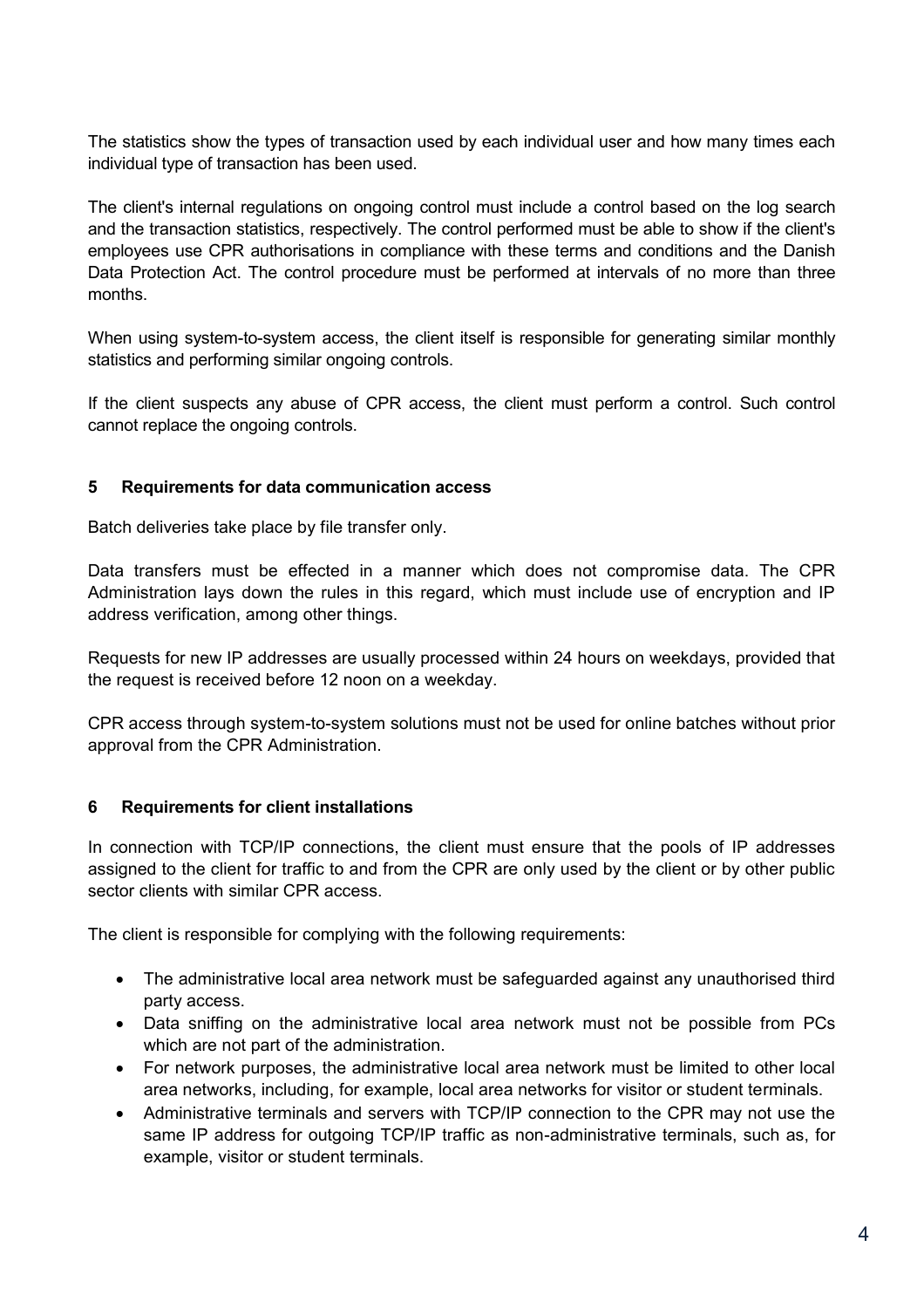## **7 Requirements for home workstations (access from a home PC or the like to the client's local area network)**

The security officer is responsible for ensuring compliance with the following guidelines:

- Special guidelines must be in place with respect to setting up home workstations in order to ensure compliance with the regulations on security measures.
- Rooms used in connection with home workstations must be fitted out in a way preventing unauthorised access to the data.
- Access from the home workstation to the client's local area network must comply with the provisions set out in the above section on data communication access.
- Unless encrypted, CPR data must not be stored on the home workstation.
- Where other use of the home workstation is authorised, for example private use, guidelines for such use and any necessary related security measures must be established.
- If data are printed from the home workstation, rules must be in place to ensure the safekeeping of the data to prevent unauthorised access, including rules on safe destruction.
- Guidelines for protecting the home workstation against virus attacks or other misuse must also be in place.
- A timeout feature must be activated if the home workstation is idle for ten minutes so that it is either locked and can only be unlocked with a password, or the connection to the CPR is terminated.
- The security officer oversees compliance with the special guidelines to ensure compliance with the regulations on security measures.

## **8 Client processing of civil registration numbers**

Part 13 of the Danish Civil Registration System Act contains the following provisions on the processing of civil registration numbers by public authorities:

**"52.-** *(1)* If, in accordance with Regulation (EU) 2016/679 of the European Parliament and of the Council of 27 April 2016 on the protection of natural persons with regard to the processing of personal data and on the free movement of such data and the Danish Data Protection Act, a public authority uses a civil registration number as identification or case number, the civil registration number used shall be for the person whom the case concerns.

*(2)* The provision in subsection (1) shall not apply, however, if, according to statute law or provisions laid down in pursuance of statute law, it is necessary in a specific area of administration to record several persons under the same case. In such cases, the administration shall decide for itself the most appropriate organisation of internal case registration. In connection with this organisation, equal opportunities shall be taken into account.

**53.-** *(1)* A public authority using a civil registration number when contacting a person about his or her affairs shall use the civil registration number of the person concerned. Similarly, a person may only be asked to provide his or her own civil registration number when contacting public authorities in situations covered by section 52.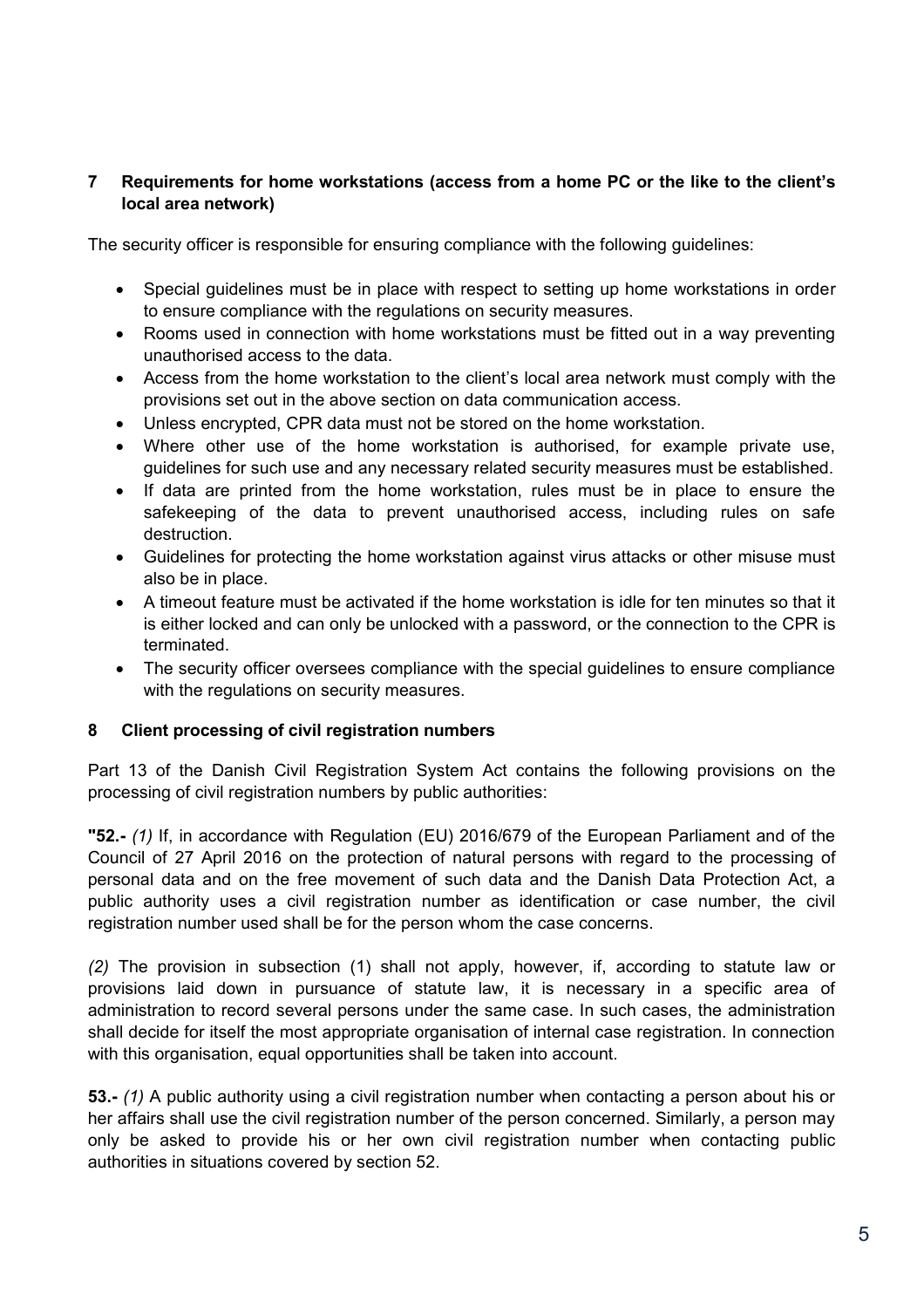**54.-** *(1)* Public authorities shall ensure that there is no unauthorised access to civil registration numbers. Civil registration numbers may not be shown fully legibly on the outside of letters, in window envelopes or in other mail sent to the person concerned. If identification is required in such cases, the civil registration number shall be blurred such that it is not immediately recognisable.

*(2)* Civil registration numbers may be shown fully legibly on giro-payment slips provided these are sent to the person concerned in a sealed envelope.

*(3)* Civil registration numbers may not be made public, including in the Danish Official Gazette, except in notices to creditors in estates of a deceased person, unless provided by statute law or provisions laid down in pursuance of statute law."

## **9 Rules governing client processing and disclosure of data received from the CPR**

The client is the controller for the personal data received by the client from the CPR.

Data received by the client from the CPR may be used only for the intended purpose.

The client may disclose data, including protected names and addresses, to other public authorities or private enterprises and individuals only if such disclosure is provided for by statute law or provisions laid down in pursuance of statute law.

If a client entrusts data received from the CPR to a service agency or the like for processing purposes, it will not be deemed to be a disclosure to private enterprises or individuals, provided the data processor processes the data in compliance with the GDPR and the Danish Data Protection Act.

Individuals may request protection of their names and addresses in the CPR to the effect that their names and addresses may not be disclosed to private enterprises or individuals.

The client must ensure that protected names and addresses are not available to private enterprises or individuals. The client is required to register the information about the protection in all instances in connection with names and addresses. Furthermore, such information must always be provided in connection with any disclosure of names and addresses to other parties. This provision applies, unless otherwise provided by statute law or provisions laid down in pursuance of statute law.

The client is responsible for ensuring that there is no unauthorised access to CPR data. If the CPR is accessed in connection with a self-service function at a website available to the public, the client must ensure that users of such service may perform queries in the CPR only after authentication using NemID, and that their civil registration numbers are verified through Nets.

#### **10 Client use of CPR data for statistical or research purposes**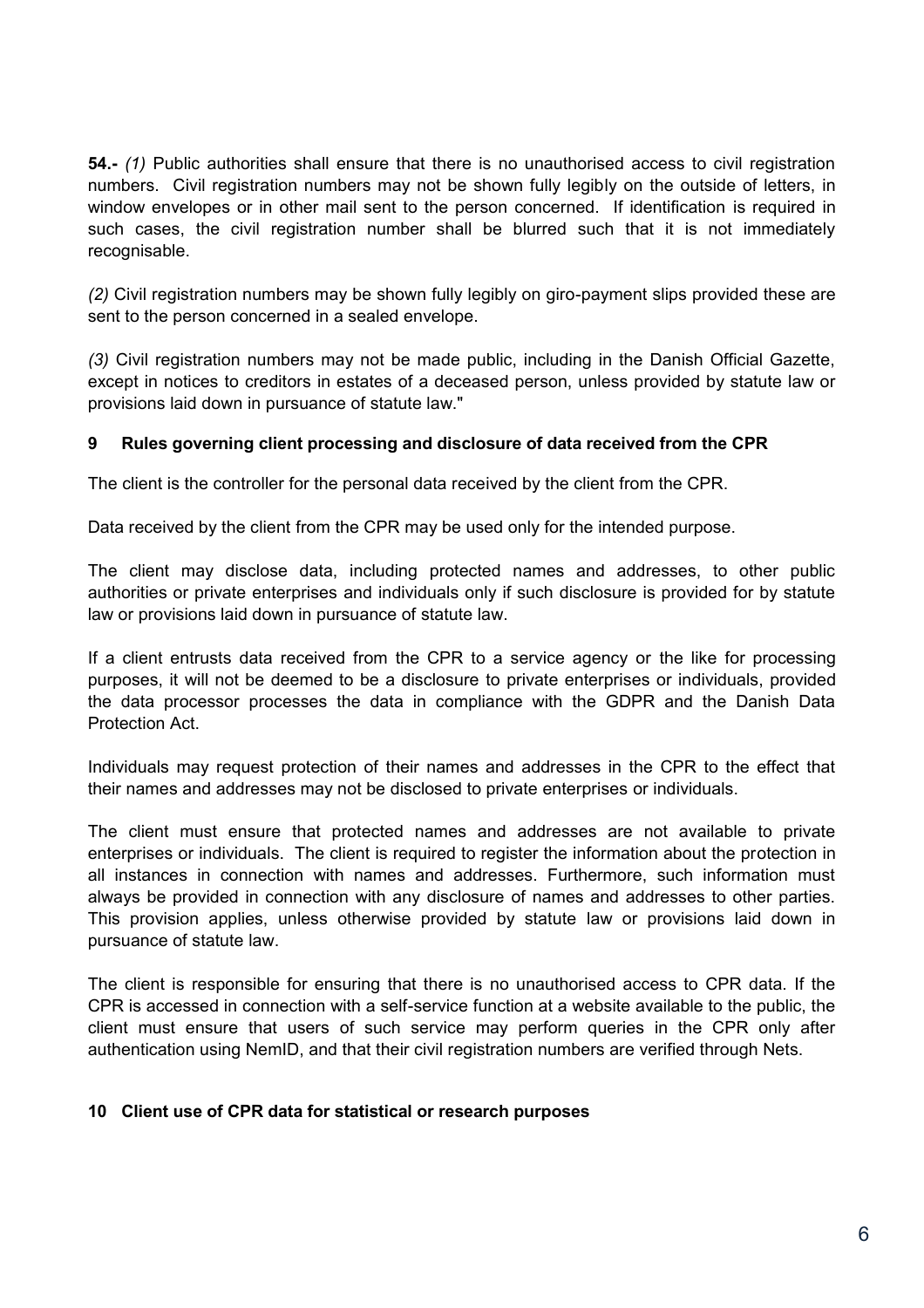Reference is made to the Danish Health Data Authority, which is responsible for disclosure of CPR data for statistical or research purposes.

## **11 Payment**

The costs in connection with CPR access are payable by the recipient authority. Payment must be made directly to the Agency for Governmental Administration, which handles invoicing on behalf of the CPR Administration.

Any questions and correspondence relating to invoicing should be submitted to the CPR Administration's customer service thru the [CPR Servicedesk.](https://cpr.dk/sd) The fee for use of the CPR will be invoiced at the unit prices applicable from time to time. The fee is payable from the time when the CPR Administration has established access to the CPR.

Unit prices are available on request from the CPR Administration.

The CPR Administration may request payment in advance, for example as an on-account payment.

If the client discloses information received from the CPR for commercial purposes, the CPR Administration reserves the right to charge a discretionary payment (royalty).

### **12 Maintenance and downtime**

The CPR is available 24 hours a day, seven days a week. For purposes of service and maintenance etc., the system may be shut down for a few hours, usually during weekends. Notice of downtime will be posted at www.cpr.dk and through news tickers in the CPR.

Batch deliveries will be made Mondays to Fridays after 6:00 pm, except on 5 June, 24 December and 31 December. In addition, special batch deliveries may be made pursuant to separate agreement.

CPR products used for system-to-system solutions in particular are continuously adapted to meet the requirements of the surrounding world. Any changes in individual products will be subject to at least three months' notice. Any costs incurred by the client for any changes necessary in that connection are payable by the client.

Any transfer of the CPR service to another IT service provider will be subject to at least three months' notice. Any costs incurred by the client for any changes necessary in that connection are payable by the client.

#### **13 Errors and defects**

In the event of errors or defects in a data delivery from the CPR, where errors or defects are exclusively due to matters attributable to the CPR Administration, the CPR Administration will remedy such errors or defects without any undue delay.